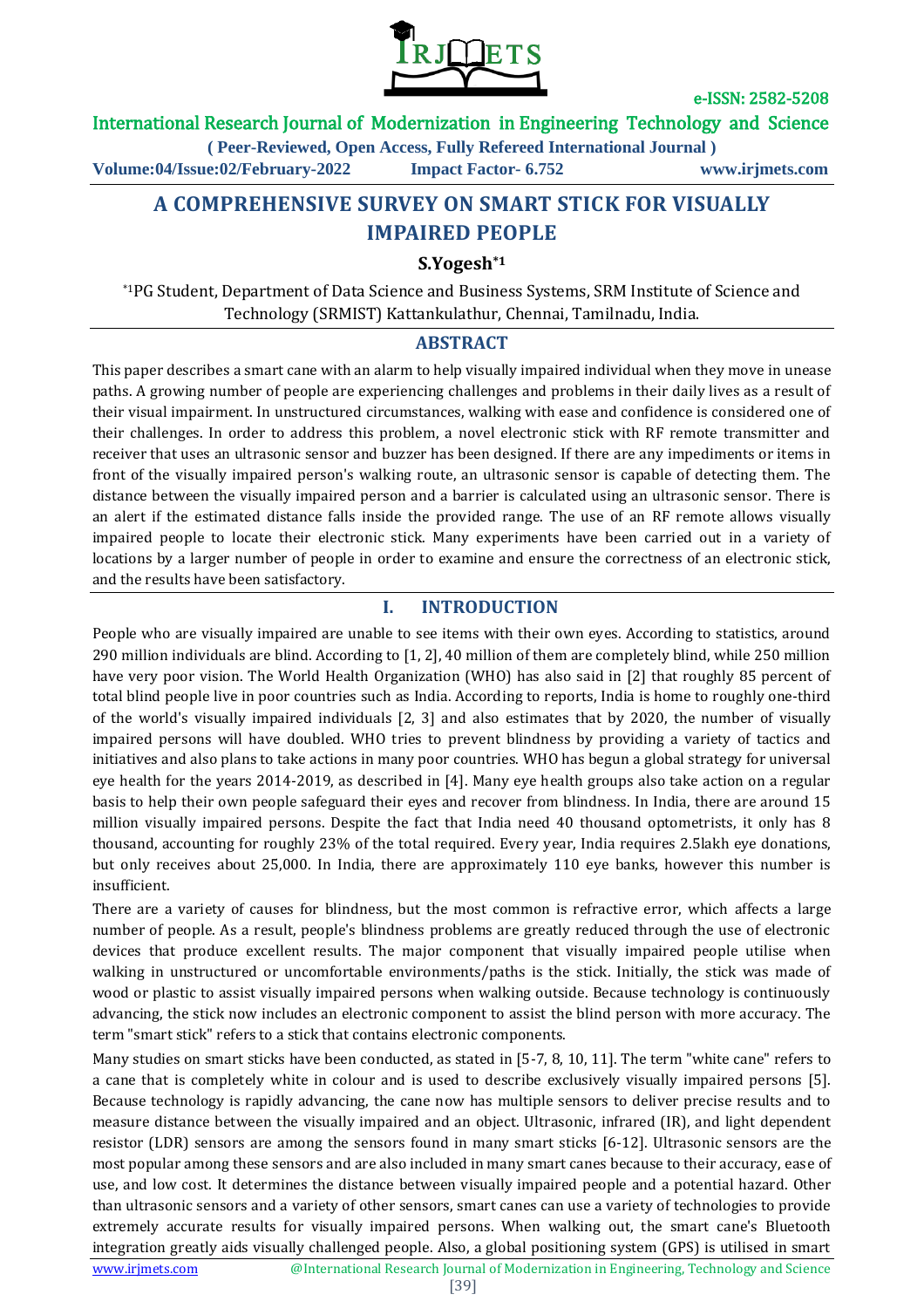

## International Research Journal of Modernization in Engineering Technology and Science

**( Peer-Reviewed, Open Access, Fully Refereed International Journal ) Volume:04/Issue:02/February-2022 Impact Factor- 6.752 www.irjmets.com**

canes to tell where the visually impaired person is and to notify family members of the blind person's current location when they are outside. IIT Delhi recently undertook and completed an experiment using Ultrasonic sensors in a smart cane [12]. This smart cane provides a number of benefits as well as some drawbacks. This stick can detect the distance between an obstacle and a visually impaired person, as well as provide alerts to visually impaired persons. In extremely noisy surroundings, hearing vibration is quite difficult. There is no help for visually impaired people who misplace their stick or unintentionally drop their smart cane. The above mentioned experiment has certain drawbacks as well.

Section 2 contains a proposed system that eliminates the limitations of the previous trials and incorporates additional benefits into the smart cane for visually impaired people. Real-time tests in unfavourable pathways make up Section 3. The suggested experiment's conclusion is presented in Section 4.

## **II. METHODOLOGY**

Smart cane, a system that provides buzzer alerts to visually impaired persons, has been developed in this suggested system, and its benefits are as follows:

- With this suggested Stick, visually impaired people can compute the distance between an obstacle and themselves.
- The stick may also identify an object/obstacle from a distance of up to 20 metres
- When the computed distance falls within the fixed range, the signal is sent to the 433MHz microcontroller.
- This stick can warn visually impaired people by using a buzzer to give them a warning.
- Using an RF transmitter and remote, the proposed system also overcomes the limitations of the abovementioned experiment.
- A light dependent resistor (LDR) is also used in this proposed system to assess the light intensity around the blind individual.
- This proposed stick is less expensive and extremely precise.

Microcontroller, Buzzer, Ultrasonic sensors, RF transmitter and receiver, and LDR are all included in the suggested stick. Figure 1 depicts the flow chart for this suggested stick. When visually challenged people are walking through unstructured roads, this designed stick is utilised to identify any items in front of them.

If the smart cane identifies any items in front of the visually impaired individual, it alerts them with a beeping sound produced by a buzzer. When a person gets close to an object, the frequency of the sound increases. That is, when the distance is short, the beeping sound is louder, and when the distance is long, the beeping sound is quieter. Following that, there are brief descriptions of both hardware and software components.



**Figure 1:** Flow chart of the proposed system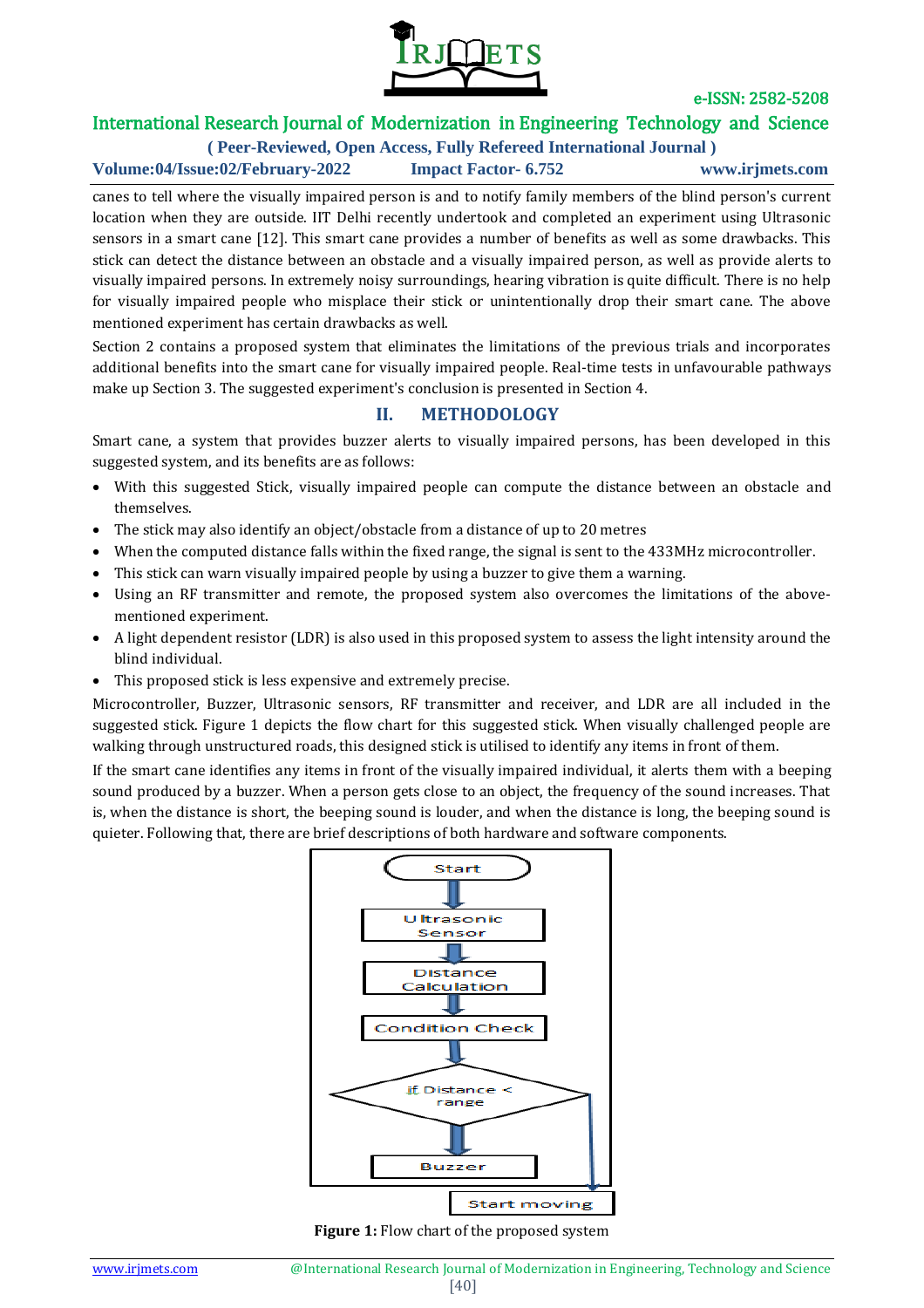

International Research Journal of Modernization in Engineering Technology and Science

**( Peer-Reviewed, Open Access, Fully Refereed International Journal ) Volume:04/Issue:02/February-2022 Impact Factor- 6.752 www.irjmets.com**

### **A. Hardware components:**

### **1) Microcontroller**

The main component, the Arduino UNO R3, is utilized for electronics and coding. This is most likely referred to as the smart cane's main control unit, as seen in Fig. 3. This ATmega328 Arduino controller is quite durable, and users can simply play with it, demonstrating its ease of use. It contains 14 digital input or output pins, six of which can be utilized as PWM outputs. It also has 6 analogue pins and a quartz crystal with a frequency of 16MHz. 2KB SRAM memory and 1KB EEPROM memory are the memory components of the Arduino Uno. There's also 32KB of flash memory on board. It comprises of a power socket that is connected to a USB port. This serves as a power source, and it does so through the USB where it can be programmed and functioned accordingly.



**Figure 2a:** shows external view of cane used. **Figure 2b:** shows close look of the cane used.

## **2) Sensors used**

Ultrasonic and LDR sensors were employed in this experiment. The HC-SR04, also known as standard sensor, is an ultrasonic sensor used in this model. It recognises an object and determines the distance between the visually impaired person and the object.

An ultrasonic sensor can detect an object from a distance of 20cm to 400cm, and many advanced ultrasonic sensors can detect objects up to 20 metres. As a result, ultrasonic sensors provide precise findings.

An ultrasonic sensor has a frequency range of 20 kHz. When it detects an obstacle in the blind person's route, it calculates the distance, and if the estimated distance is less than the set threshold, signals are sent to the microcontroller, which produces the beeping sound. LDR is used to determine whether or not a blind person is alone in a dark room, as well as whether or not it is a day.

#### **3) RF Transmitter and Receiver**

The 433MHz RF transmitter and receiver employed here has a frequency range of 3KHz to 300GHz. It is mostly used to locate a blind person's smart cane when he or she drops it while going out. It's simply referred to as an RF remote. When a blind person presses the RF transmitter, the signal is sent across the air to the receiver, which is built into the smart stick. After that, it begins to beep. That person will be able to find the stick on his own this manner.

#### **B***.* **Software component**

Arduino IDE 1.6.8 software is used to perform programming operation. Since it is robust any user can use it and perform code in it. USB is used for programming part and dumping that coding into the Arduino uno.

## **III. RESULTS AND DISCUSSION**

www.irjmets.com <sup>@International Research</sup> Journal of Modernization in Engineering, Technology and Science Ultrasonic sensors are used in real-time trials to test the proposed systems. Using the Arduino IDE to dump the desired code. Testing using the ultrasonic sensor is now possible. We must first use ultrasonic to determine the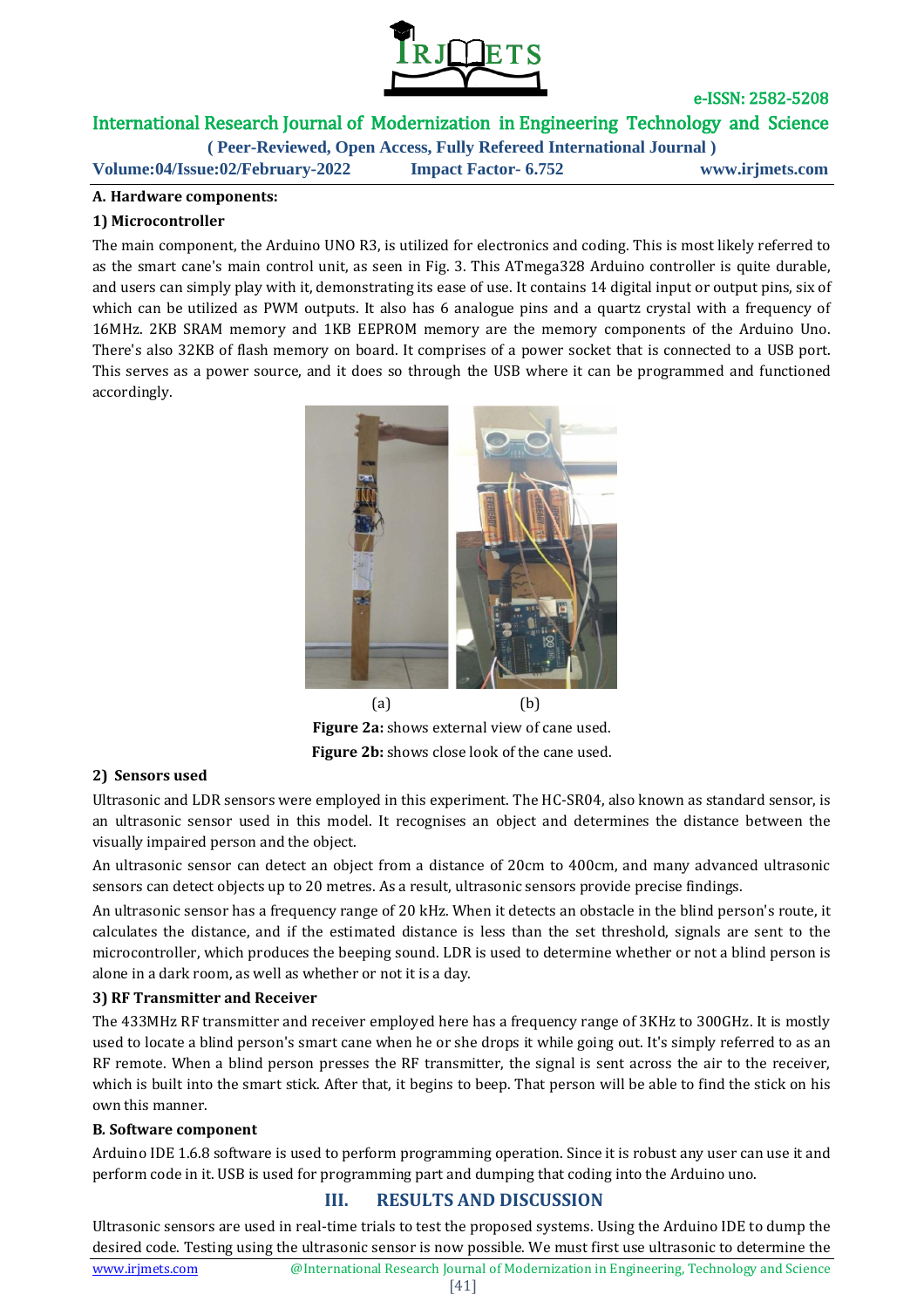

## International Research Journal of Modernization in Engineering Technology and Science

**( Peer-Reviewed, Open Access, Fully Refereed International Journal )**

**Volume:04/Issue:02/February-2022 Impact Factor- 6.752 www.irjmets.com**

estimated value, and then use some standards to determine the measured values. Then, using tabular form, we must compare the two and identify the error. The comparison is shown in the following Table.1 between ultrasonic sensor's observed and computed value.

| Distance | Analog value | Analog value | error |
|----------|--------------|--------------|-------|
| (cm)     | calculated   | measured     |       |
|          | (mV)         | (mV)         |       |
| 5        | 25           | 23.8         | 1.2   |
| 10       | 50           | 48.1         | 1.9   |
| 15       | 75           | 72.3         | 2.7   |
| 20       | 100          | 96.3         | 3.7   |
| 30       | 150          | 145.8        | 4.2   |
| 40       | 200          | 194.3        | 5.7   |
| 50       | 250          | 243.6        | 6.4   |
| 75       | 375          | 367.0        | 8.0   |
| 100      | 500          | 489.8        | 10.2  |
| 150      | 750          | 735.3        | 14.7  |
| 200      | 1000         | 981.1        | 18.9  |
| 300      | 1500         | 1468.2       | 31.8  |

**Table 1:** Depicts comparison of measured and calculated values.

To test the ability of the smart cane, a greater number of trials were conducted in many different paths by a greater number of people. Based on the results of this test, we can conclude that the smart cane provides great precision and alerts visually impaired persons when an object is in front of them. The following are some of the test photocopies:





(b)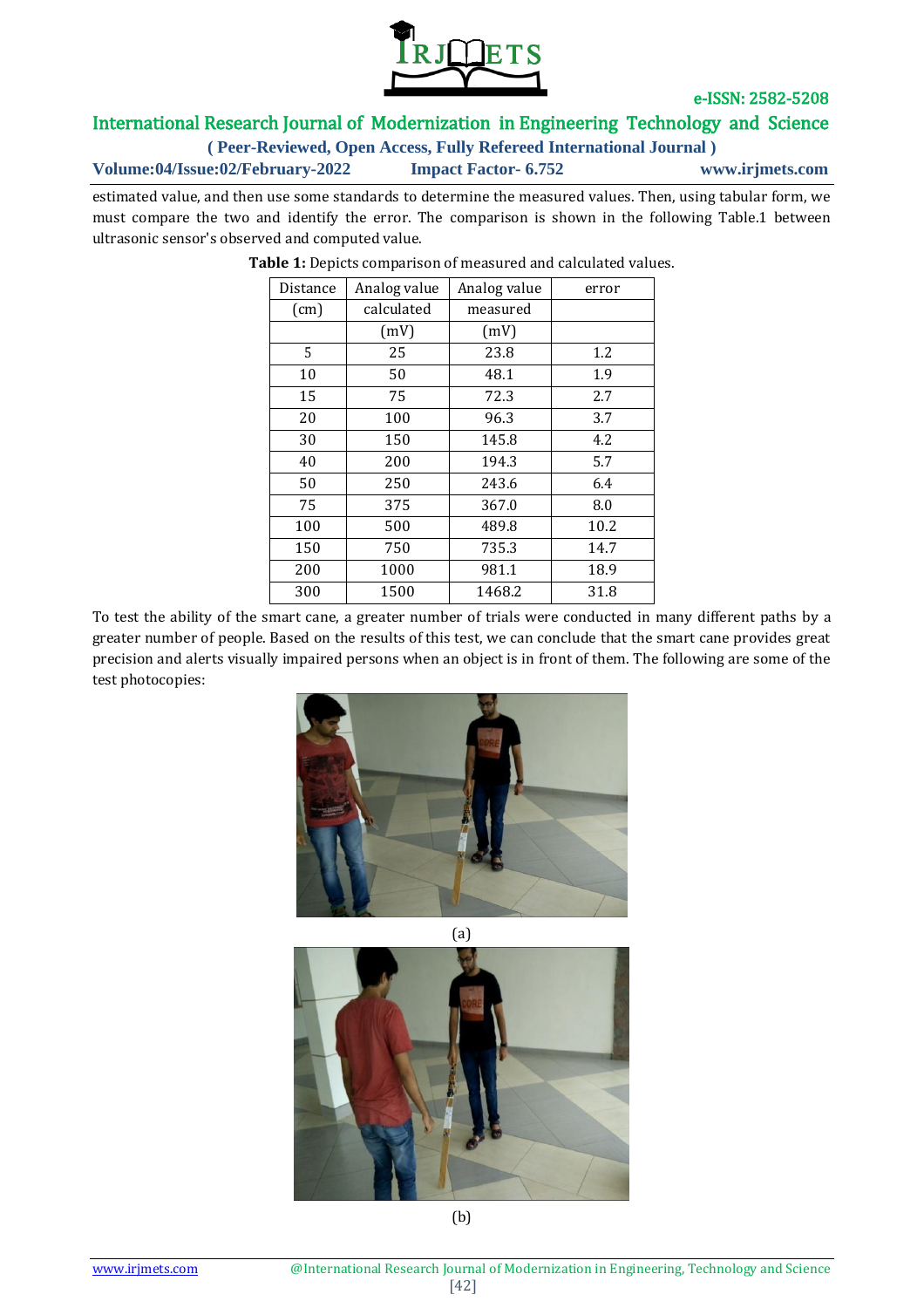

International Research Journal of Modernization in Engineering Technology and Science

**( Peer-Reviewed, Open Access, Fully Refereed International Journal )**

**Volume:04/Issue:02/February-2022 Impact Factor- 6.752 www.irjmets.com**



(c)

**Figure 3:** (a) There is no item in front of a Person (b) An item is in the way of that person and it warns by alarming. (c) After hearing alarm sound that individual avoids messing.







(c)

**Figure 4:** It is observed with different people in different locations. (a) Distance between an item and an individual is more enough (b) when target is closer and it starts alarming (c) After indicating, individual avoids collision.